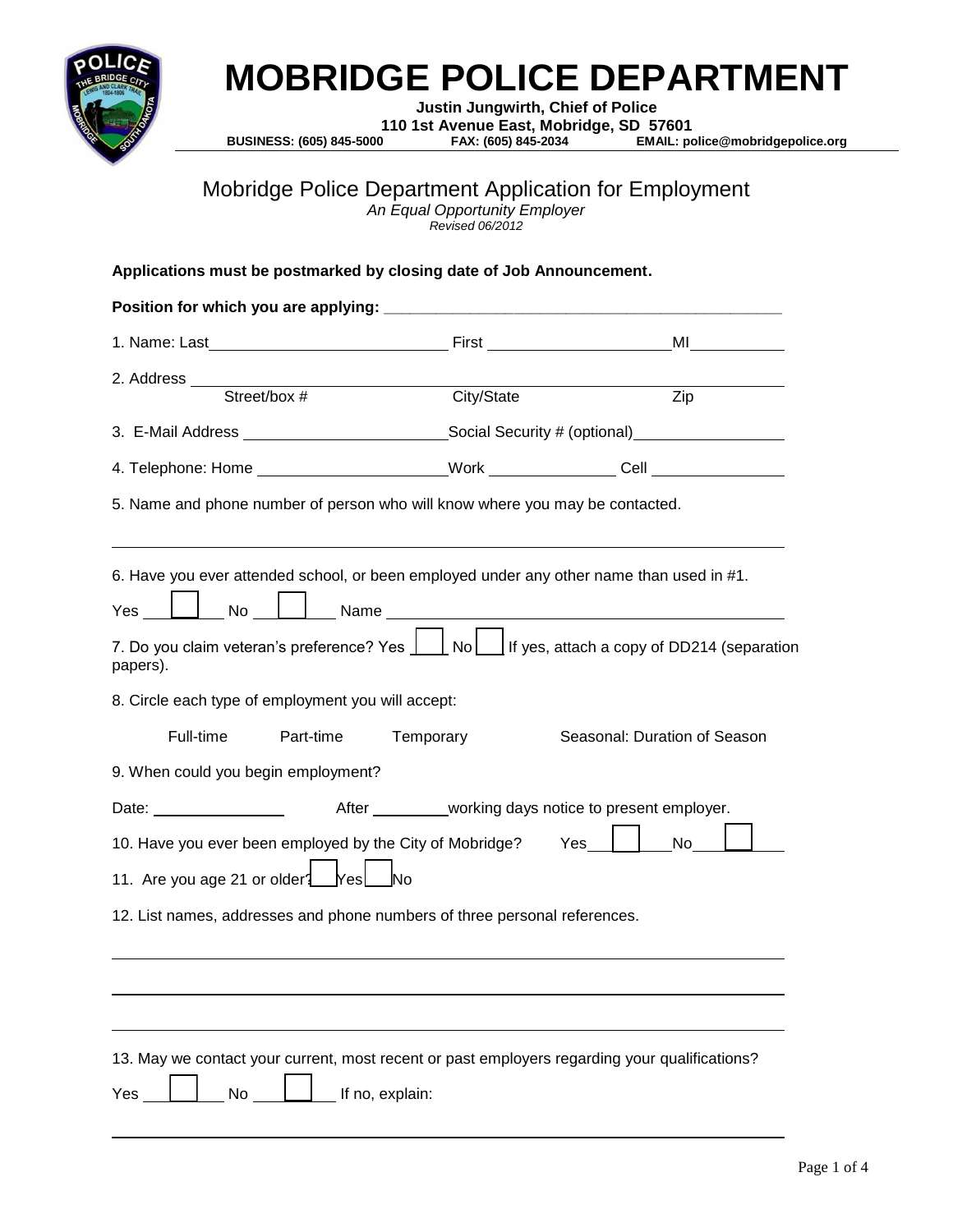Be as thorough as possible in describing your education and work experience. Vague or incomplete answers will not be interpreted in your favor. If you need more space, attach additional sheets**. NOTE: Resumes will not be accepted in lieu of completion of any part of this application**

| <b>Education and Training</b> |  |
|-------------------------------|--|
|                               |  |

|                                                                                                                                                                                                                                                                                                                                                                                                                                                                        |              | Education and Training |           |                                                                                                                 |  |
|------------------------------------------------------------------------------------------------------------------------------------------------------------------------------------------------------------------------------------------------------------------------------------------------------------------------------------------------------------------------------------------------------------------------------------------------------------------------|--------------|------------------------|-----------|-----------------------------------------------------------------------------------------------------------------|--|
| 14. Do you possess a high school diploma or GED? Yes_______                                                                                                                                                                                                                                                                                                                                                                                                            |              |                        |           | No the set of the set of the set of the set of the set of the set of the set of the set of the set of the set o |  |
| School Name/City/State Learning and Contract and Contract and Contract and Contract and Contract and Contract and Contract and Contract and Contract and Contract and Contract and Contract and Contract and Contract and Cont                                                                                                                                                                                                                                         |              |                        |           |                                                                                                                 |  |
| 15. List formal education beginning with the most recent. Include college, vocational or business school,<br>apprenticeships, military training, etc,                                                                                                                                                                                                                                                                                                                  |              |                        |           |                                                                                                                 |  |
| A. Name and Location of Post-Secondary School Learner and Contract and Contract and Contract of Post-Secondary School Learner and Contract and Contract and Contract and Contract and Contract and Contract and Contract and C                                                                                                                                                                                                                                         |              |                        |           |                                                                                                                 |  |
|                                                                                                                                                                                                                                                                                                                                                                                                                                                                        |              |                        |           |                                                                                                                 |  |
|                                                                                                                                                                                                                                                                                                                                                                                                                                                                        |              |                        |           |                                                                                                                 |  |
| B. Name and Location of Post-Secondary School __________________________________                                                                                                                                                                                                                                                                                                                                                                                       |              |                        |           |                                                                                                                 |  |
| Dates Attended _________ to _______________ Major _____________________ Minor _______________________________                                                                                                                                                                                                                                                                                                                                                          |              |                        |           |                                                                                                                 |  |
|                                                                                                                                                                                                                                                                                                                                                                                                                                                                        |              |                        |           |                                                                                                                 |  |
| 16. Use this space to identify any other educational experience you have had which is pertinent to this position.<br>Include workshops, seminars, military or vocation training etc. that are not listed above. Indicate time involved (hours<br>per week, number of weeks, number of credits, etc.).                                                                                                                                                                  |              |                        |           |                                                                                                                 |  |
| Convictions will not necessarily disqualify you from employment with the City of Mobridge. The decision will<br>be based on a number of factors such as the duties of the job for which you are being considered, the<br>seriousness of the offense of which you were convicted, your age at the time of the offense, rehabilitation<br>efforts, the recentness of the offense, etc. Please be complete. All information is subject to verification.<br><b>Offense</b> | <b>Place</b> | Date                   |           | <b>Disposition (Sentence)</b>                                                                                   |  |
|                                                                                                                                                                                                                                                                                                                                                                                                                                                                        |              |                        |           |                                                                                                                 |  |
| 18. Do you possess a valid Driver's License? Yes_                                                                                                                                                                                                                                                                                                                                                                                                                      |              |                        | <b>No</b> |                                                                                                                 |  |
|                                                                                                                                                                                                                                                                                                                                                                                                                                                                        |              |                        |           |                                                                                                                 |  |
| Do you possess a Commercial Driver's License? $\sqrt{\frac{N_0}{N_0}}$ Class ________ Endorsements ________                                                                                                                                                                                                                                                                                                                                                            |              |                        |           |                                                                                                                 |  |
| 19. List motorized equipment you can operate. __________________________________                                                                                                                                                                                                                                                                                                                                                                                       |              |                        |           |                                                                                                                 |  |
|                                                                                                                                                                                                                                                                                                                                                                                                                                                                        |              |                        |           |                                                                                                                 |  |
| 21. List office equipment you can operate.                                                                                                                                                                                                                                                                                                                                                                                                                             |              |                        |           |                                                                                                                 |  |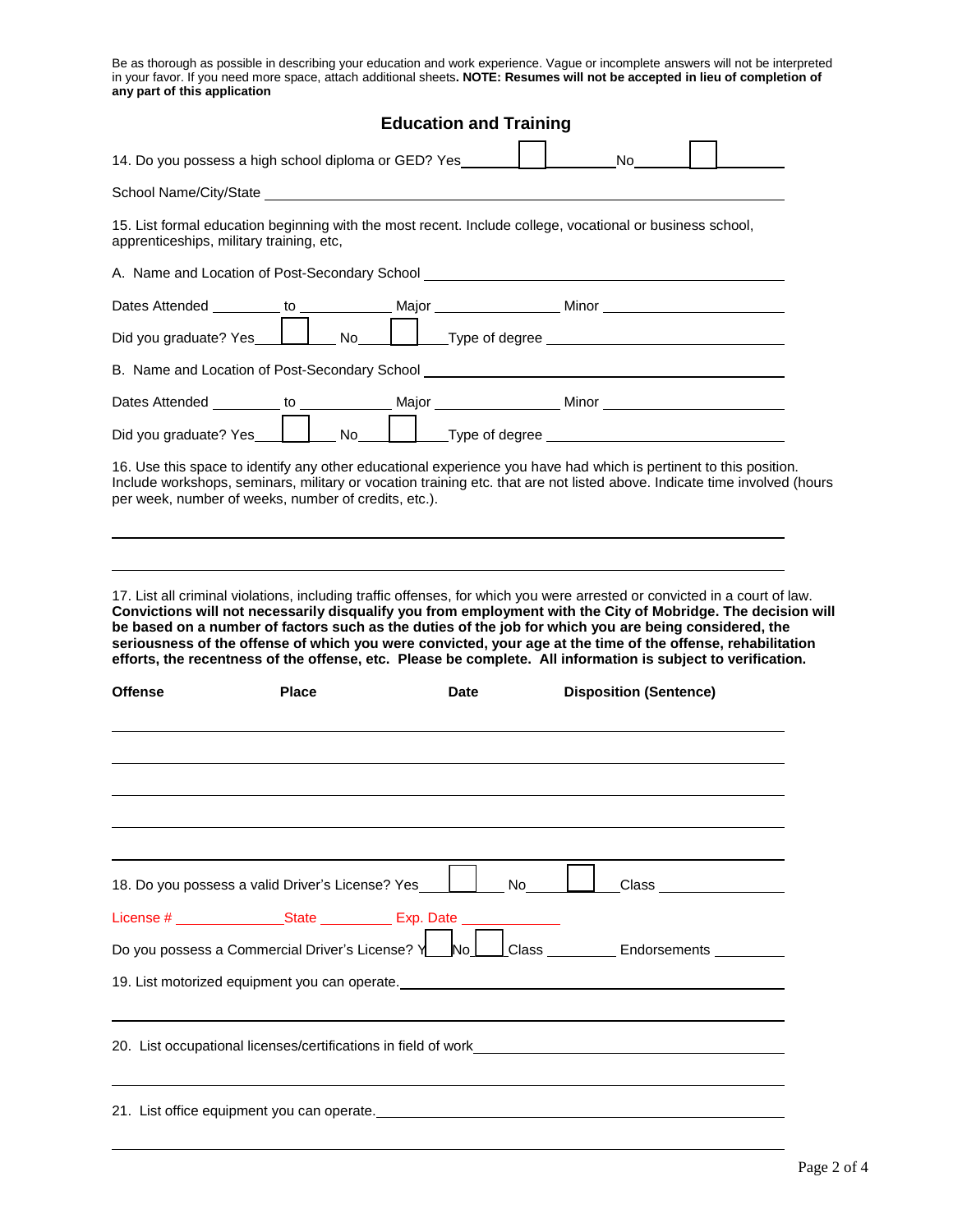## WORK HISTORY

22. Begin with your current or most recent position and work backward. List each promotion as a separate job. Include paid and verifiable non-paid experience, including military service. Be as accurate and complete as possible, especially in describing the duties of each position. If you need more space, attach additional sheets using the same format.

| Current or most recent position:<br>А.                                                                                                                                                                                             |  |  |
|------------------------------------------------------------------------------------------------------------------------------------------------------------------------------------------------------------------------------------|--|--|
| Dates of employment: From ___________ to ____________  Total Years ___________Months ______________                                                                                                                                |  |  |
|                                                                                                                                                                                                                                    |  |  |
|                                                                                                                                                                                                                                    |  |  |
|                                                                                                                                                                                                                                    |  |  |
|                                                                                                                                                                                                                                    |  |  |
| Number of employees you supervised _______ Average hours worked per week __________________                                                                                                                                        |  |  |
|                                                                                                                                                                                                                                    |  |  |
|                                                                                                                                                                                                                                    |  |  |
| <b>Next Previous Position:</b><br>В.                                                                                                                                                                                               |  |  |
| Dates of employment: From ___________ to ___________  Total Years ___________Months _______________                                                                                                                                |  |  |
|                                                                                                                                                                                                                                    |  |  |
| Employer <b>Employer Contract Contract Contract Contract Contract Contract Contract Contract Contract Contract Contract Contract Contract Contract Contract Contract Contract Contract Contract Contract Contract Contract Con</b> |  |  |
|                                                                                                                                                                                                                                    |  |  |
|                                                                                                                                                                                                                                    |  |  |
| Number of employees you supervised ______ Average hours worked per week _____________________                                                                                                                                      |  |  |
|                                                                                                                                                                                                                                    |  |  |
|                                                                                                                                                                                                                                    |  |  |
| C.<br><b>Next Previous Position:</b>                                                                                                                                                                                               |  |  |
| Dates of employment: From ___________ to ___________  Total Years _______ Months _____________                                                                                                                                     |  |  |
|                                                                                                                                                                                                                                    |  |  |
|                                                                                                                                                                                                                                    |  |  |
|                                                                                                                                                                                                                                    |  |  |
|                                                                                                                                                                                                                                    |  |  |
| Number of employees you supervised _______ Average hours worked per week. _________________________                                                                                                                                |  |  |
|                                                                                                                                                                                                                                    |  |  |
|                                                                                                                                                                                                                                    |  |  |